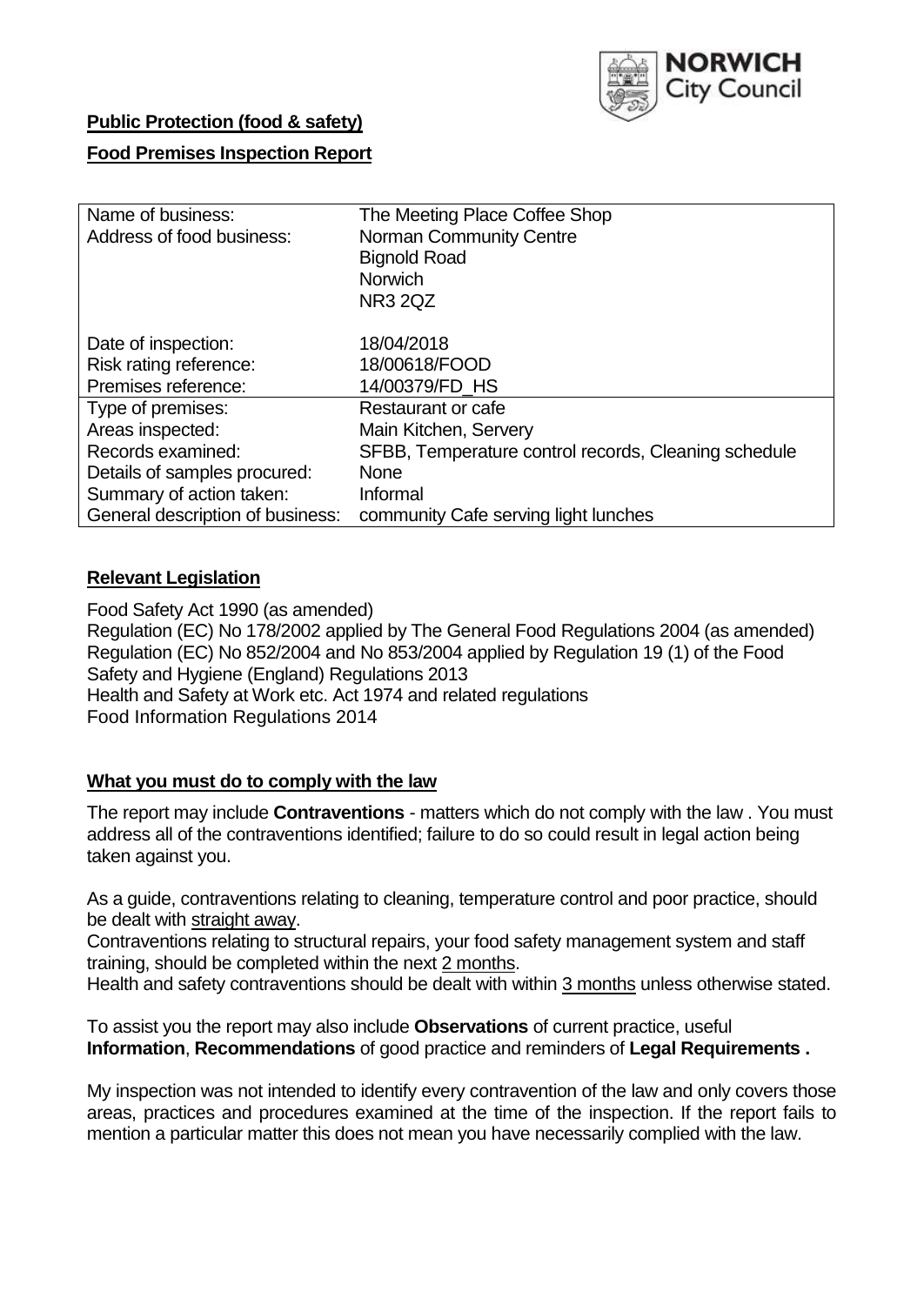# **FOOD SAFETY**

#### **How we calculate your Food Hygiene Rating:**

The food safety section has been divided into the three areas which you are scored against for the hygiene rating: 1. food hygiene and safety procedures, 2. structural requirements and 3. confidence in management/control procedures. Each section begins with a summary of what was observed and the score you have been given. Details of how these scores combine to produce your overall food hygiene rating are shown in the table.

| <b>Compliance Area</b>                     |          |    |           | <b>You Score</b> |                |    |           |    |                 |  |  |
|--------------------------------------------|----------|----|-----------|------------------|----------------|----|-----------|----|-----------------|--|--|
| Food Hygiene and Safety                    |          |    |           | $\overline{0}$   | 5              | 10 | 15        | 20 | 25              |  |  |
| <b>Structure and Cleaning</b>              |          |    |           | $\Omega$         | 5              | 10 | 15        | 20 | 25              |  |  |
| Confidence in management & control systems |          |    |           | $\Omega$         | 5              | 10 | 15        | 20 | 30 <sub>1</sub> |  |  |
|                                            |          |    |           |                  |                |    |           |    |                 |  |  |
| <b>Your Total score</b>                    | $0 - 15$ | 20 | $25 - 30$ |                  | $35 - 40$      |    | $45 - 50$ |    | > 50            |  |  |
| <b>Your Worst score</b>                    | 5        | 10 | 10        |                  | 15             |    | 20        |    | $\blacksquare$  |  |  |
|                                            |          |    |           |                  |                |    |           |    |                 |  |  |
| <b>Your Rating is</b>                      | 5        | 4  |           | 3                | $\mathfrak{p}$ |    |           |    | $\Omega$        |  |  |

000006

Your Food Hygiene Rating is 5 - a very good standard

## **1. Food Hygiene and Safety**

Food hygiene standards are high. You demonstrated a very good standard of compliance with legal requirements. You have safe food handling practices and procedures and all the necessary control measures to prevent cross-contamination are in place. **(Score 5)**

#### Hand-washing

**Observation** Hand washing was managed well and wash-hand basins were well stocked with hand cleaning material.

#### Personal Hygiene

**Observation** I was pleased to see that standards of personal hygiene were high.